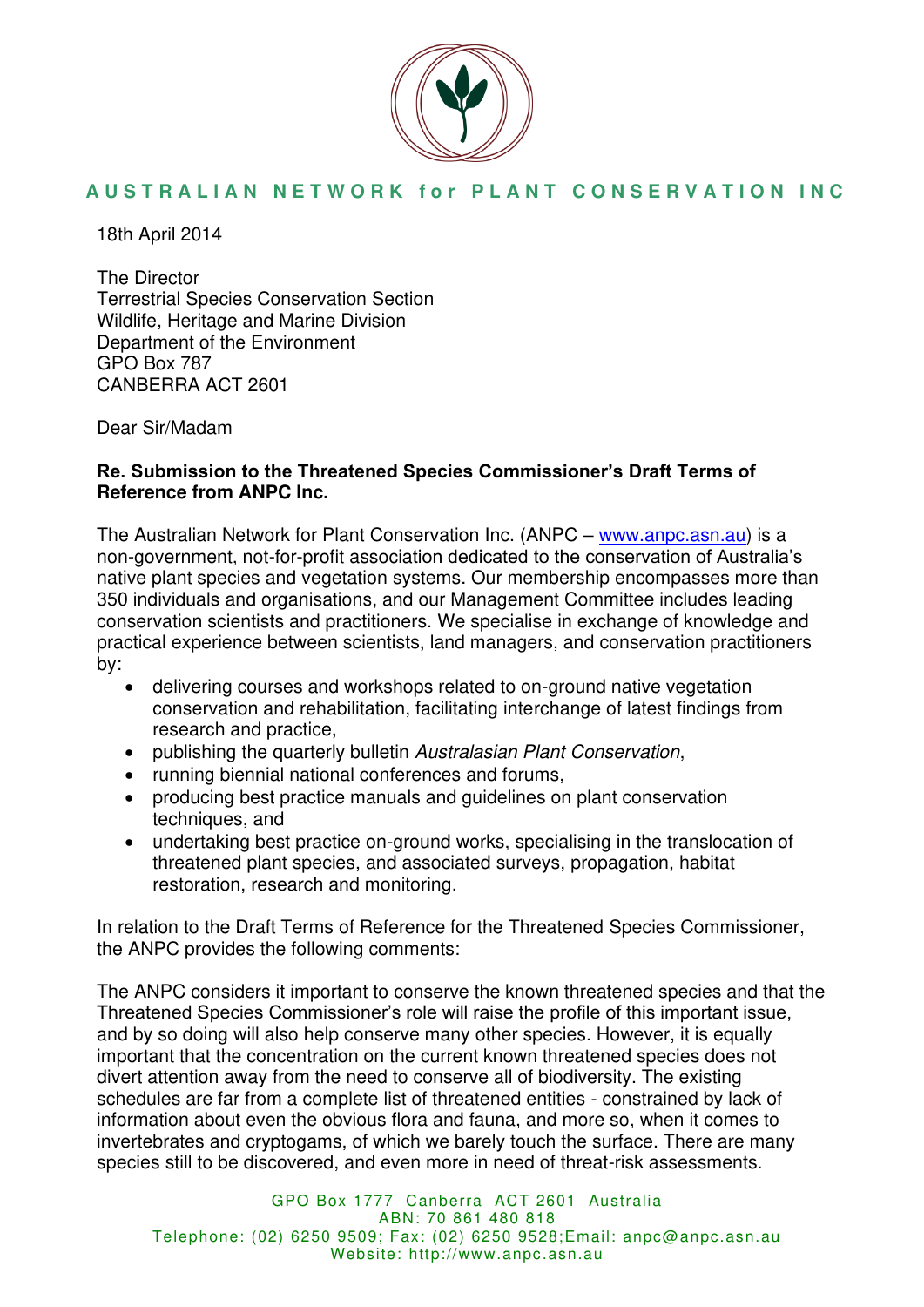

One of the limitations and continuing gaps in threatened species recovery programs is the importance of capacity building and knowledge/expertise transfer. The Terms of Reference should include, or at least recognise, community capacity and knowledge transfer as distinct needs.

## **Scope of the Position**

The ANPC, in general, supports the scope of the position as outlined in the roles and responsibilities in the draft Terms of Reference. To effectively deliver the outcomes identified, the ANPC recommends:

- consideration be given to including threatened ecological communities and key threatening processes to the scope of the position and each of the roles and responsibilities, and outcomes,
- consistency with the Australian Strategy for the Conservation of Biological Diversity and that this form part of the scope of the position, and
- consideration be given to including identification and implementation of actions that will reduce the number of non-priority and non-listed species from becoming a priority or listed as threatened species.

## **Aims and Objectives**

The ANPC, in general, supports the aims and objectives of the draft Terms of Reference. For over 20 years, the ANPC has been working strategically, bringing partners together from the different fields of plant conservation (incl. taxonomy, genetics, seed banking, propagation, biological and ecological research and monitoring, habitat restoration, community engagement and involvement, and other expertise) to achieve long-term conservation outcomes for threatened species and ecological communities.

# **Roles and Responsibilities**

In the short term (first 12 months):

• identify priority nationally listed threatened species for which conservation actions are likely to be successful.

The ANPC, in general, supports this role and responsibility. The process for identifying the priority species should be transparent. It should also be flexible enough to accommodate newly listed species and those for which there has been a change in the threat and risk of extinction status.

• work with stakeholders to identify the highest priority actions to secure those species in the wild for at least the next 100 years

The ANPC, in general, supports this role and responsibility.

• identify and secure partners and funds to implement this programme of high priority actions over the longer term

The ANPC, in general, supports this role and responsibility. It will be important that projects are properly costed to ensure actions can be implemented to achieve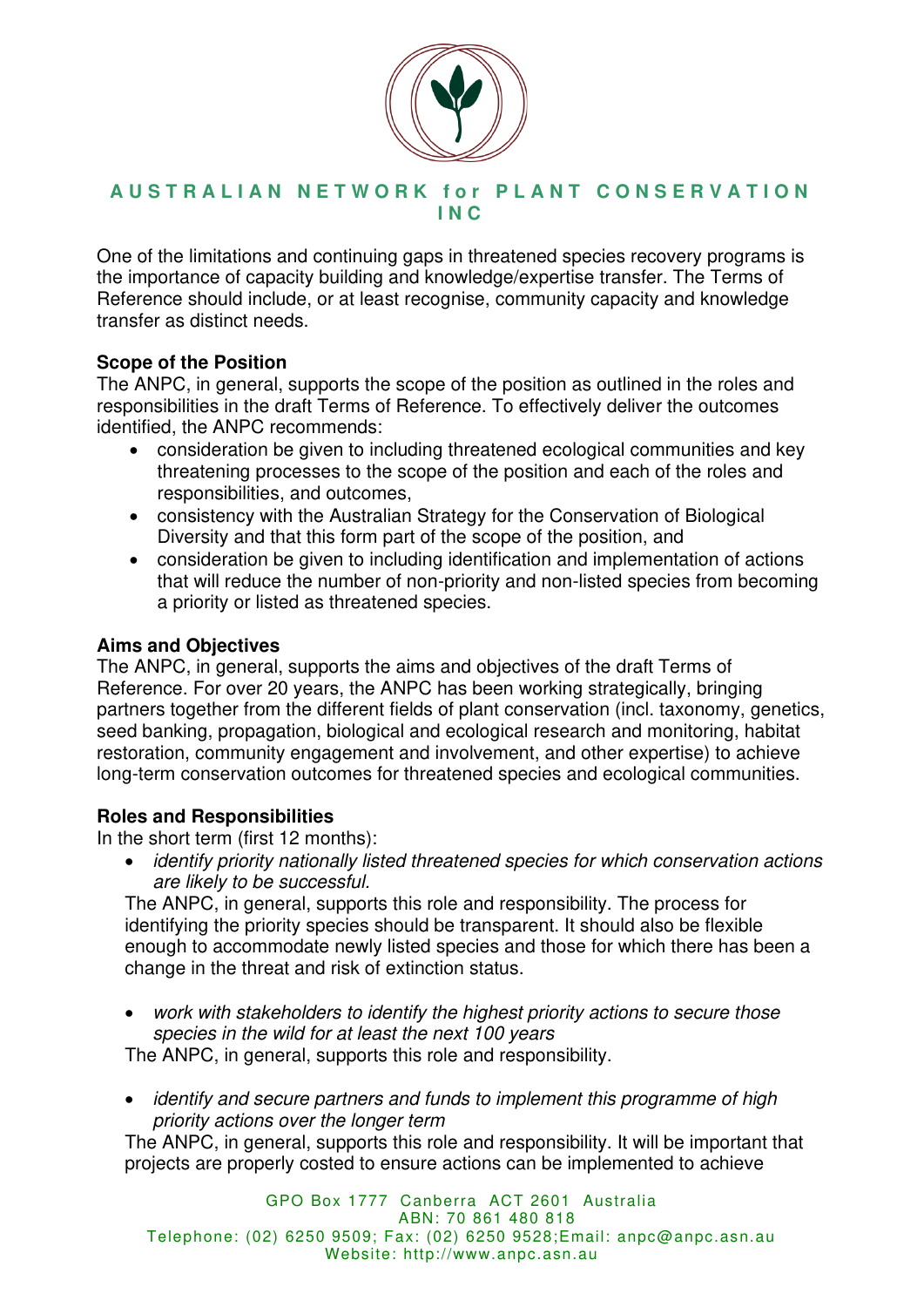

objectives. All too often, funding has been for the short term and has limited achieving long term conservation outcomes.

• guide a process of reform to simplify and streamline the statutory recovery plan process

The ANPC, in general, supports the intention of this role and responsibility. The recovery planning achievements, over the last 25 years needs to be acknowledged. Threatened species recovery is usually complex and to achieve long-term outcomes requires a long-term commitment. For this reason, a Recovery Plan, is a document that transcends the turnover in staff and community members, and has information that anyone can look at and see what the issues are, what needs to be done and what they can do. The ANPC does not consider the Recovery Plan preparation stage as the issue, but the implementation of the Recovery Plan process that needs to be strategically managed, for example, identify areas where feral animal or weed control will have maximum benefits for actions in many recovery plans, rather than each plan implementing weed control.

In the medium to long term  $(1 - 5$  years):

- advise on and direct conservation actions in priority national threatened species recovery programmes in collaboration with the programme coordinators The ANPC, in general, supports the intention of this role and responsibility.
- building on government, non-government and community-based threatened species initiatives, develop a strategic approach to threatened species conservation, including a prioritisation framework for species and conservation actions

The ANPC, in general, supports the intention of 'building on government, nongovernment and community-based threatened species initiatives, [to] develop a *strategic approach to threatened species conservation'.* In relation to prioritisation of species and actions, the ANPC does recognise the need to strategically allocate available resources to best effect, but also notes that there is no single agreed methodology for doing so. The ANPC would like to see an approach to biodiversity that avoids treating any species as, or leads to the assumption that any species are, expendable. The conservation agencies have a particular leadership role in efforts to prevent extinctions. It is important that they are seen positively portraying our ability to be successful, with community support, in conserving biodiversity, not only a small proportion of species that have been identified as a priority.

• work closely with the Threatened Species Scientific Committee to strengthen the connection between the statutory listing and recovery planning processes and the implementation of conservation actions.

It is not clear what the intention of this role is. The Scientific Committee makes its listings based on the nominations, and provides information about the species, its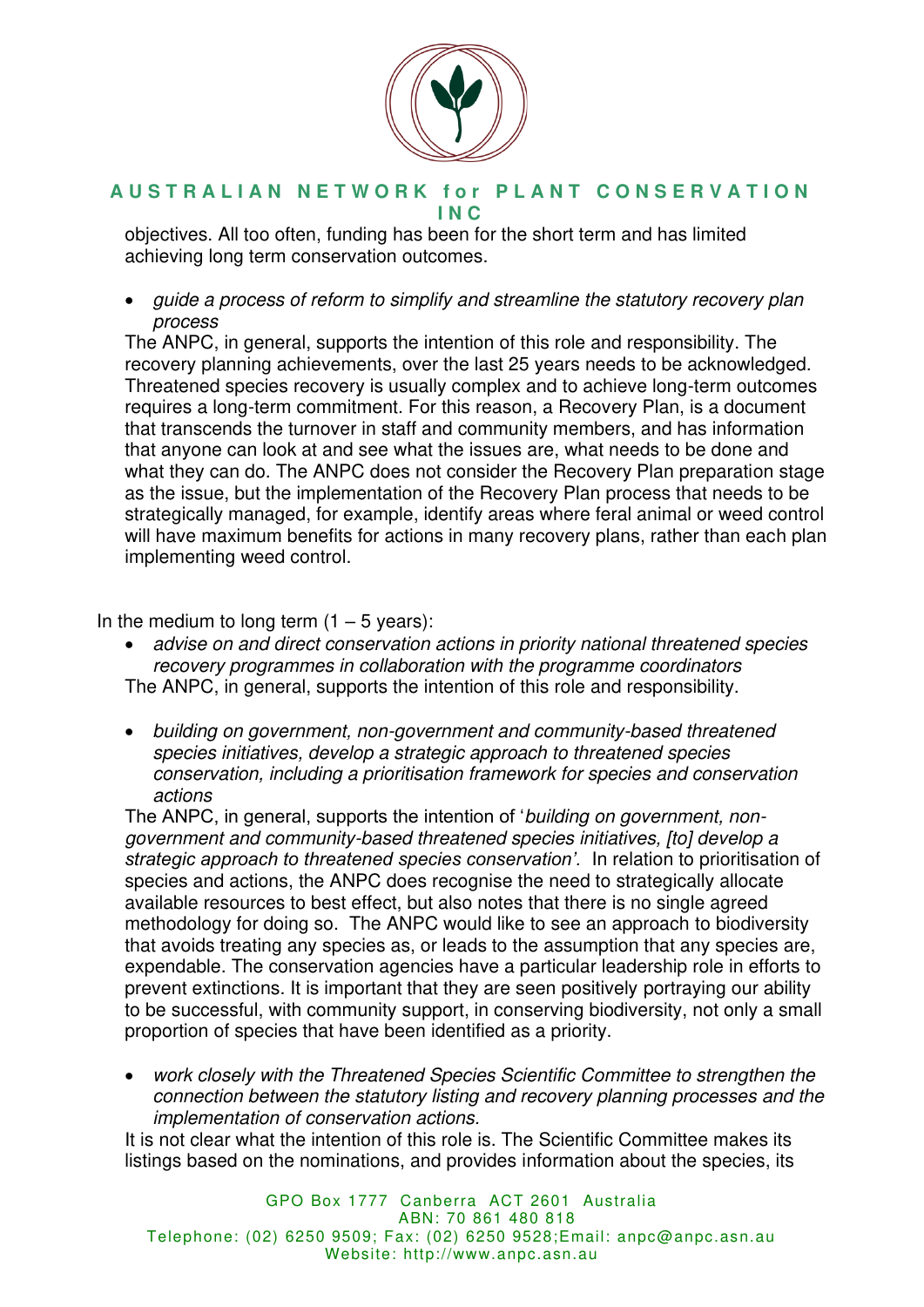

threats, and recommendations for actions to reduce threats. This information then, subject to funding, forms part of the recovery plan for that species. The ANPC recommends that this be clarified in more detail in the final Terms of Reference.

- identify opportunities for longer term funding models, including co-investment and partnerships, to support the threatened species conservation action programme The ANPC suggests that the roles of the Commissioner should also include:
	- establishing comprehensive linkages with the non-government biodiversity conservation sector,
	- ascertaining the needs of that sector for sustained activity and growth in capacity to contribute to conservation knowledge and actions,
	- identifying changes in the cultural and institutional arrangements of government which would assist the development of the above, as well as assist government engagement with this sector (including funding cycle issues where this is a factor in the relationship to government).
- monitor the effectiveness of priority conservation actions and report to the Minister and to the public.

The ANPC, in general, supports the intention of this role and responsibility.

# **Program Outcomes**

• implementation of conservation actions for priority nationally listed species The ANPC would like this program outcome to be quantifiable, ie. will all actions for all priority species be implemented, or for some species, or high priority actions for all species etc.

• priority threatened species are secured in the wild for at least the next 100 years The ANPC would like the term '*secured'* to be defined in the Terms of Reference. We will not know if the actions implemented to secure the species in the wild for at least 100 years were successful for at least 100 years. Therefore, it may be more achievable to have an outcome that reflects the life of the program, eg actions have been successfully implemented to provide long-term security to all priority threatened species.

• more integrated, complementary threatened species conservation efforts at a national level

The ANPC supports this project outcome, and assumes it will encompass strategic funding of projects from different portfolios that serve the same outcomes. It is unclear whether this outcome is to benefit all threatened species or just priority threatened species.

• targeted, practical and cost effective investment in threatened species conservation actions